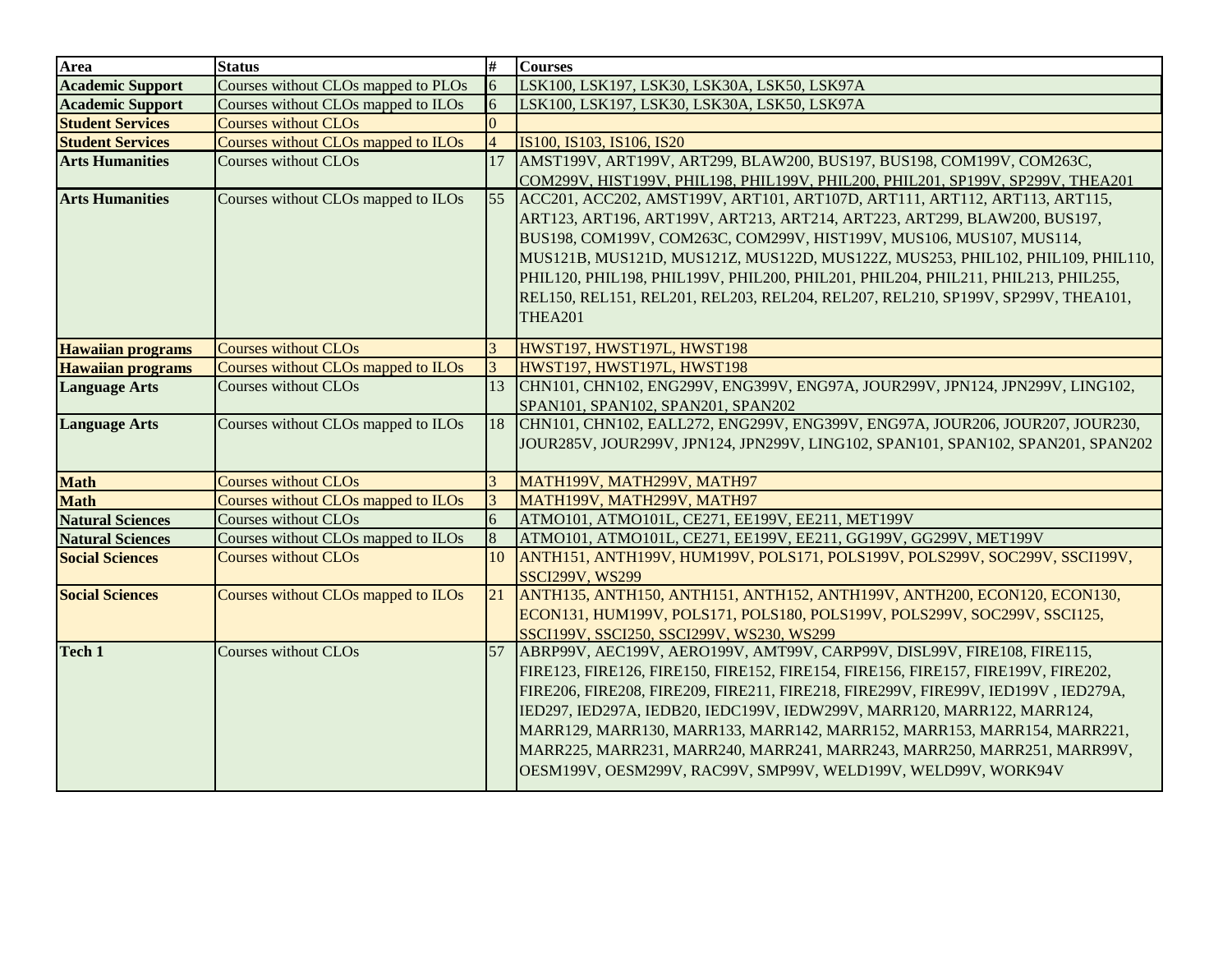| Tech 1        | Courses without CLOs mapped to ILOs |    | 139 ABRP101, ABRP102, ABRP103, ABRP73, ABRP75, ABRP78, ABRP79, ABRP80, ABRP99V,<br>AEC101, AEC110, AEC111, AEC118, AEC160, AEC161, AEC163, AEC164, AEC165, AEC199V,<br>AEC209, AEC210, AEC211, AEC213, AEC217, AEC236, AEC237, AEC239, AEC260, AEC261,<br>AEC263, AEC264, AEC265, AEC277, AEC278, AEC280, AEC289, AERO199V, AMT99V,<br>CARP20, CARP22, CARP26, CARP30, CARP41, CARP42, CARP99V, DISL20, DISL22, DISL24,<br>DISL27, DISL31, DISL34, DISL36, DISL41, DISL52, DISL56, DISL61, DISL99V, FIRE108,<br>FIRE115, FIRE123, FIRE126, FIRE150, FIRE152, FIRE154, FIRE156, FIRE157, FIRE199V,<br>FIRE202, FIRE206, FIRE208, FIRE209, FIRE211, FIRE218, FIRE299V, FIRE99V, IED199V,<br>IED279A, IED297, IED297A, IEDB20, IEDC199V, IEDW299V, MARR120, MARR122,<br>MARR124, MARR129, MARR130, MARR133, MARR142, MARR152, MARR153, MARR154,<br>MARR221, MARR225, MARR231, MARR240, MARR241, MARR243, MARR250, MARR251,<br>MARR99V, OESM101, OESM102, OESM103, OESM104, OESM105, OESM106, OESM145,<br>OESM147, OESM150, OESM153, OESM160, OESM199V, OESM200, OESM205, OESM208,<br>OESM210, OESM218, OESM299V, RAC99V, SMP99V, WELD100, WELD121, WELD160,<br>WELD162, WELD164, WELD166, WELD168, WELD170, WELD172, WELD174, WELD176,<br>WELD178, WELD180, WELD182, WELD184, WELD199V, WELD99V, WORK94V                                                                              |
|---------------|-------------------------------------|----|------------------------------------------------------------------------------------------------------------------------------------------------------------------------------------------------------------------------------------------------------------------------------------------------------------------------------------------------------------------------------------------------------------------------------------------------------------------------------------------------------------------------------------------------------------------------------------------------------------------------------------------------------------------------------------------------------------------------------------------------------------------------------------------------------------------------------------------------------------------------------------------------------------------------------------------------------------------------------------------------------------------------------------------------------------------------------------------------------------------------------------------------------------------------------------------------------------------------------------------------------------------------------------------------------------------------------------------------------------------------------------|
| <b>Tech 1</b> | Courses without CLOs mapped to PLOs |    | 148 ABRP101, ABRP102, ABRP103, ABRP73, ABRP75, ABRP78, ABRP79, ABRP80, ABRP99V,<br>AEC101, AEC110, AEC111, AEC118, AEC160, AEC161, AEC163, AEC164, AEC165, AEC199V,<br>AEC209, AEC210, AEC211, AEC213, AEC217, AEC236, AEC237, AEC239, AEC260, AEC261,<br>AEC263, AEC264, AEC265, AEC277, AEC278, AEC280, AEC289, AERO199V, AMT99V,<br>CARP20, CARP22, CARP26, CARP30, CARP41, CARP42, CARP99V, DISL20, DISL22, DISL24,<br>DISL27, DISL31, DISL34, DISL36, DISL41, DISL52, DISL56, DISL61, DISL99V, EIMT30,<br>EIMT32, EIMT40, EIMT42, EIMT44, EIMT46, EIMT50, EIMT52, FIRE108, FIRE115, FIRE123,<br>FIRE126, FIRE150, FIRE152, FIRE154, FIRE156, FIRE157, FIRE199V, FIRE202, FIRE206,<br>FIRE208, FIRE209, FIRE211, FIRE218, FIRE299V, FIRE99V, IED199V, IED279A, IED297,<br>IED297A, IEDB100, IEDB20, IEDC199V, IEDW299V, MARR120, MARR122, MARR124,<br>MARR129, MARR130, MARR133, MARR142, MARR152, MARR153, MARR154, MARR221,<br>MARR225, MARR231, MARR240, MARR241, MARR243, MARR250, MARR251, MARR99V,<br>OESM101, OESM102, OESM103, OESM104, OESM105, OESM106, OESM145, OESM147,<br>OESM150, OESM153, OESM160, OESM199V, OESM200, OESM205, OESM208, OESM210,<br>OESM218, OESM299V, RAC99V, SMP99V, WELD100, WELD121, WELD160, WELD162,<br>WELD164, WELD166, WELD168, WELD170, WELD172, WELD174, WELD176, WELD178,<br>WELD182, WELD184, WELD199V, WELD99V, WORK194V, WORK94V |
| Tech 2        | <b>Courses without CLOs</b>         |    | 15 AJ199V, AJ299V, CA199V, CA297V, CSNT299V, CSNT399V, ECED199V, FT199V, FT298,<br>FT299, FT40, FT99V, ICS211, ICS240, SOSE299                                                                                                                                                                                                                                                                                                                                                                                                                                                                                                                                                                                                                                                                                                                                                                                                                                                                                                                                                                                                                                                                                                                                                                                                                                                     |
| Tech 2        | Courses without CLOs mapped to ILOs | 53 | AJ103, AJ137, AJ138, AJ139, AJ199V, AJ200, AJ220, AJ230, AJ234, AJ235, AJ280, AJ299V,<br>CA100, CA101, CA121, CA122, CA123, CA125, CA131, CA132, CA134, CA135, CA142, CA143,<br>CA145, CA146, CA150, CA152, CA155, CA199V, CA297V, CSNT299V, CSNT399V, ECED199V,<br>ECED265, FT100, FT197, FT199V, FT232, FT238, FT298, FT299, FT40, FT99V, ICS100, ICS101,<br>ICS102, ICS110P, ICS111, ICS141, ICS211, ICS240, SOSE299                                                                                                                                                                                                                                                                                                                                                                                                                                                                                                                                                                                                                                                                                                                                                                                                                                                                                                                                                            |